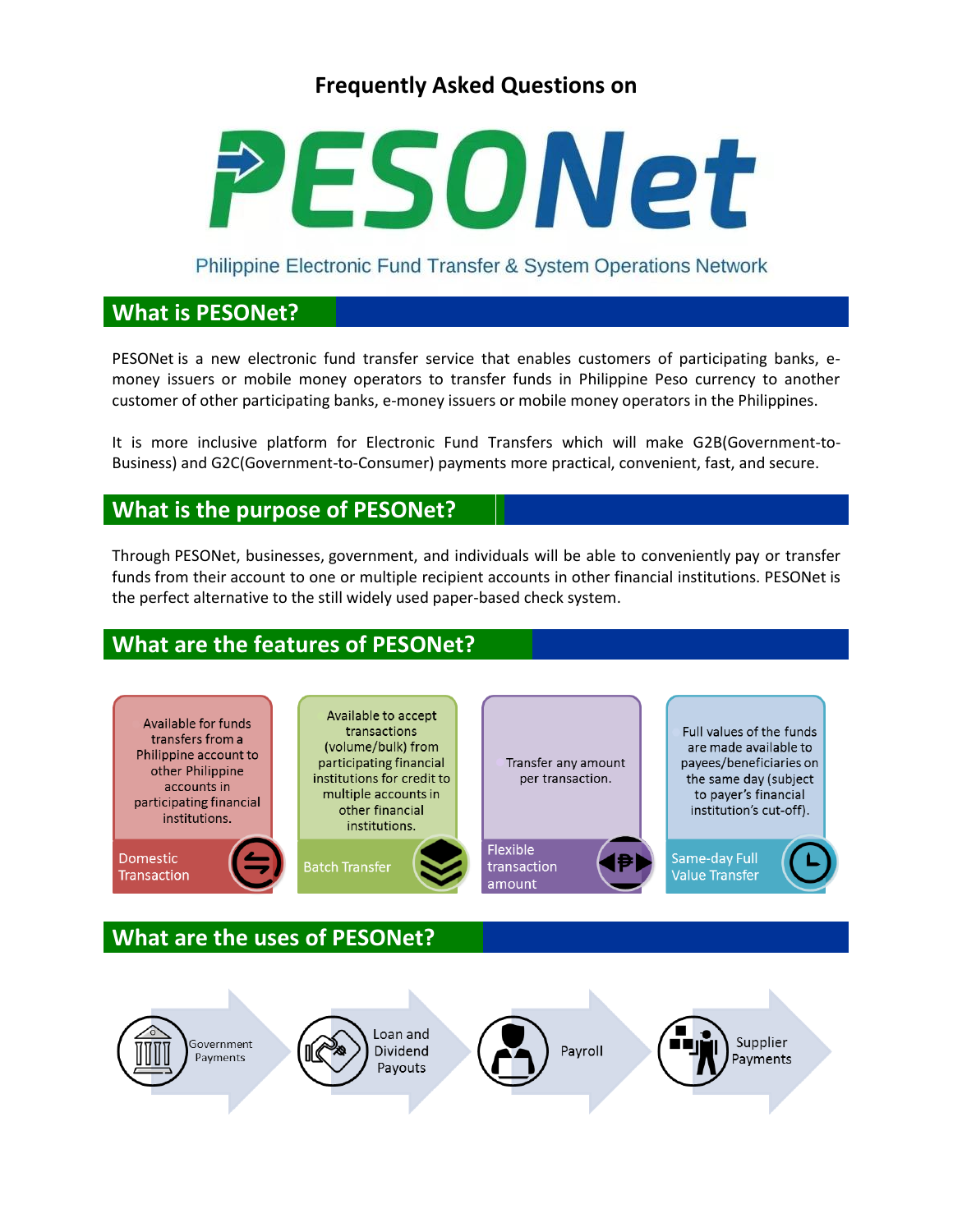## **How does PESONet work?**

Customers instruct their financial institution to send credit instructions to other financial institutions via online banking, mobile banking or over-the-counter transaction. They need to provide the payees' financial institution, account number, and amount.

The credit instruction is transmitted by the financial institution to the clearing switch operator, which currently is the Philippine Clearing House Corporation (PCHC). The funds are settled in the respective financial institutions demand deposit accounts held in Bangko Sentral ng Pilipinas (BSP) through BSP's Philippine Payments and Settlement System (PhilPaSS).

Upon settlement, the beneficiary's or payee's financial institution will credit the payee's account.

#### **How long does it take to transfer funds via PESONet?**

The availability of funds to the receiving account shall depend on the facility used to carry out your transaction.

### **How will I know if my interbank fund transfer is successful?**

For non-instant transfer, your branch of account will contact you to inform you if the transaction has been rejected.

#### **Are there any fund transfer fees?**

Financial institutions may charge fees to the payers for funds transfer transactions. However, payees will receive the funds transferred in full and shall not be charged for electronic crediting to their accounts. Moreover, for greater transparency, all participating financial institutions are required to disclose to BSP the details of all fees that will be charged to their clients. A bulletin board of fees will then be posted at the BSP website.

### **If my interbank funds transfer is not successful, how will the money be refunded to me?**

If the beneficiary bank is unable to credit the transaction to your beneficiary (i.e. wrong or invalid account number), the funds should be returned to the sender on the next banking day, and service fees may apply.

### **I have transferred money to the wrong account. How do I attempt to recover the funds?**

As long as a valid account number is provided, the credit to the beneficiary's account is considered final. We encourage you to ensure the correct account number is indicated in your PESONet transfer.

However, in the event that you provided the wrong account number, a request for recovery will be on a best effort basis subject to the account holder's consent as well as the beneficiary institution's internal policies on recovery.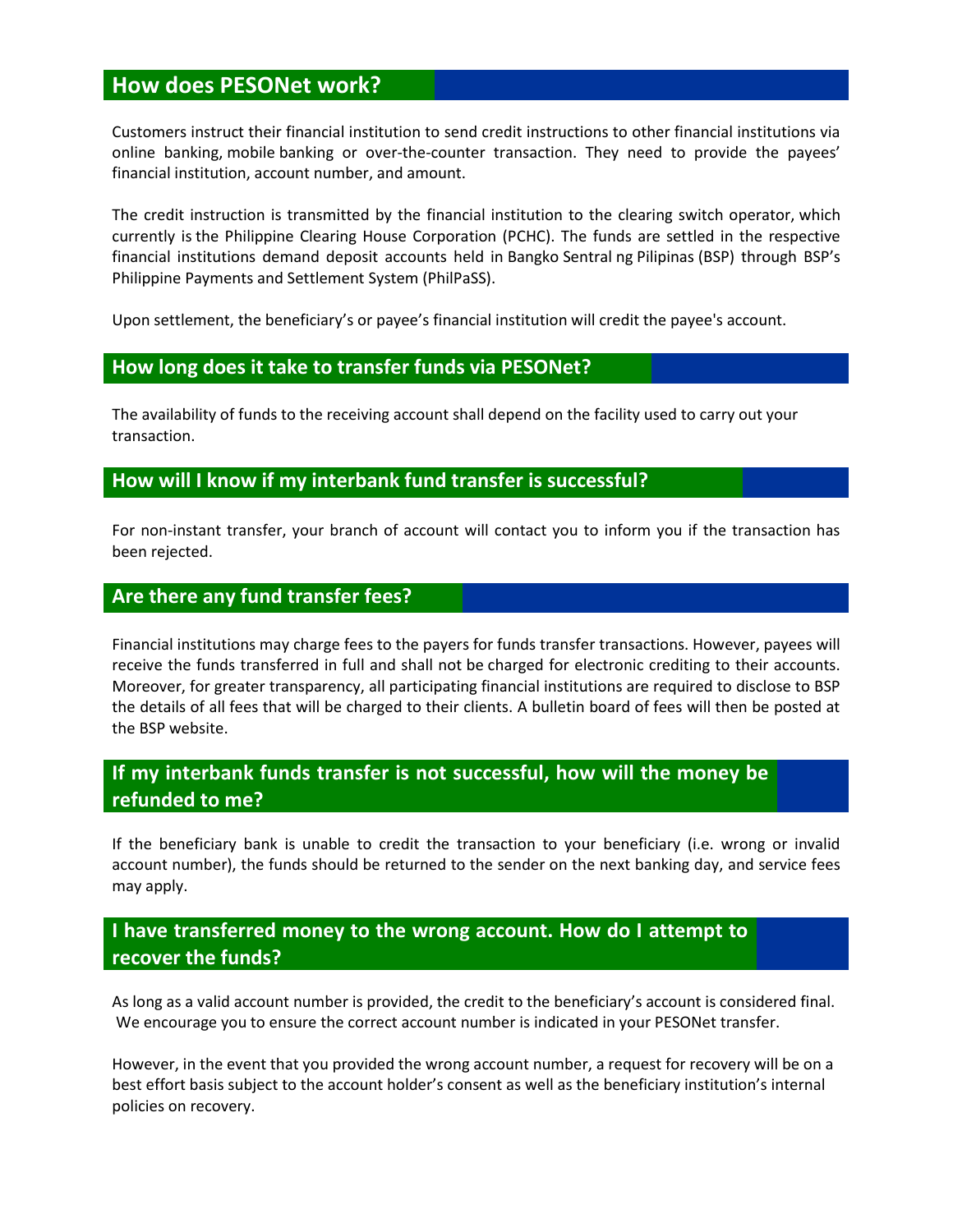These will take into consideration:

- 1. Availability of credited funds;
- 2. Beneficiary account holder's consent to be debited; and
- 3. Turnaround time. Returned funds may be subject to servicing fees for the recovery.

You may either call or go to the nearest branch to immediately inform them of the incident.

Be ready to provide the following information:

- Date of transaction
- · Your account number from which the funds were debited from
- The wrong account number to which funds were transferred to
- The name of the bank and the branch the funds were transferred to
- · The transferred amount
- The transaction reference number if available

We will attempt to help you retrieve the funds which were transferred to the wrong account.

### **Is there a cut-off for PESONet Transactions?**

PESONet is available during banking days, subject to a prescribed cut-off of 2PM for same day transmittal to the receiving bank.

Transactions received after cut-off, on holidays or weekends will be processed for transmission to the receiving bank on the next banking day.

#### **How soon are funds credited to the receiving bank?**

Within cut-off time, PTC shall send the funds transfer instruction to the receiving bank on or before 4PM. Credit to the payee account is dependent on the processing of the receiving bank. Please inform your payee to coordinate with their bank of account if funds have already been credited to their account.

If Philtrust is the receiving bank, funds shall be credited from 4PM to 11PM of the same day.

### **Will there be instances for unsuccessful credit to the receiving bank?**

The final credit to the payee/beneficiary account may not be successfully processed by the receiving bank for several reasons, such as:

- Invalid payee account number (may be incorrect, closed, dormant, blocked, frozen)
- The currency of the beneficiary account is not a qualified PHP account

Please ensure to obtain the correct account information from your payee to avoid delays in the credit to the beneficiary account.